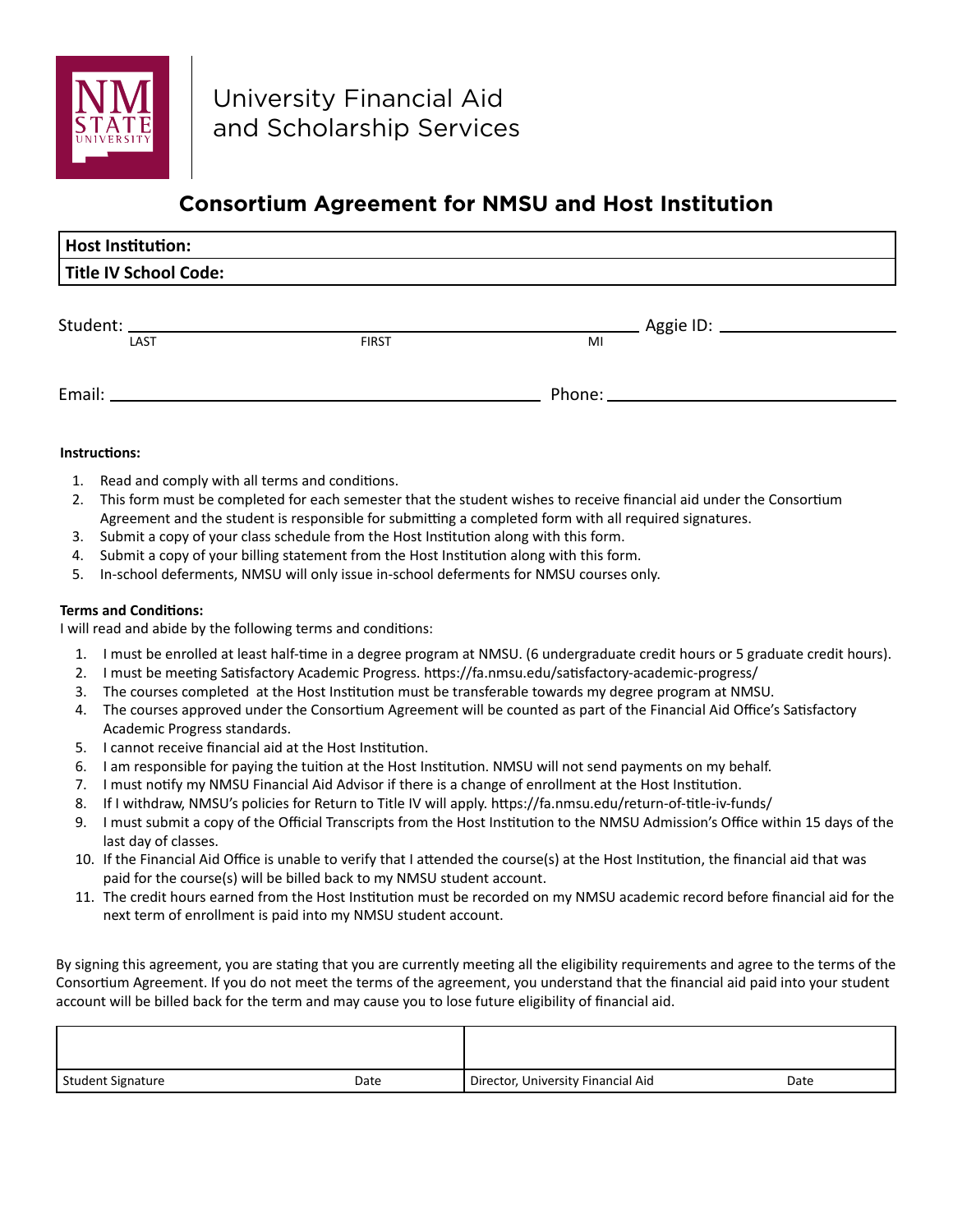Aggie ID: Student Name:

# **Host Institution**

**To be completed by the Registrar of the Host Institution:**

#### **Enrollment Period at Institution:**

| <b>Term</b> | Instruction start date: MM/DD/YY | Last Day of Classes: MM/DD/YY |  |
|-------------|----------------------------------|-------------------------------|--|
|             |                                  |                               |  |

## **Enrollment Verification at Host Institution:**

| Term | Course No. | Course Title | No. weeks of instruction time   No. of credit hours |  |
|------|------------|--------------|-----------------------------------------------------|--|
| ᆂ.   |            |              |                                                     |  |
|      |            |              |                                                     |  |
| 3.   |            |              |                                                     |  |
| 4.   |            |              |                                                     |  |

I, as the Registrar, certify, that the student is enrolled in the course(s) listed above as evidenced by the attached copy of a registration invoice.

School Registrar/Signature of Host Institution's Official

School Phone Number Name (Print)

### **To be completed by the Financial Aid Office at the Host Institution:**

I, as the Financial Aid Administrator, certify that the student is not receiving financial assistance for the course(s) listed above.

School Signature of Financial Aid Administrator at Host Institution

School Phone Number Name (Print)

Title Date Date of the Date of the Date of the Date of the Date of the Date of the Date of the Date of the Date